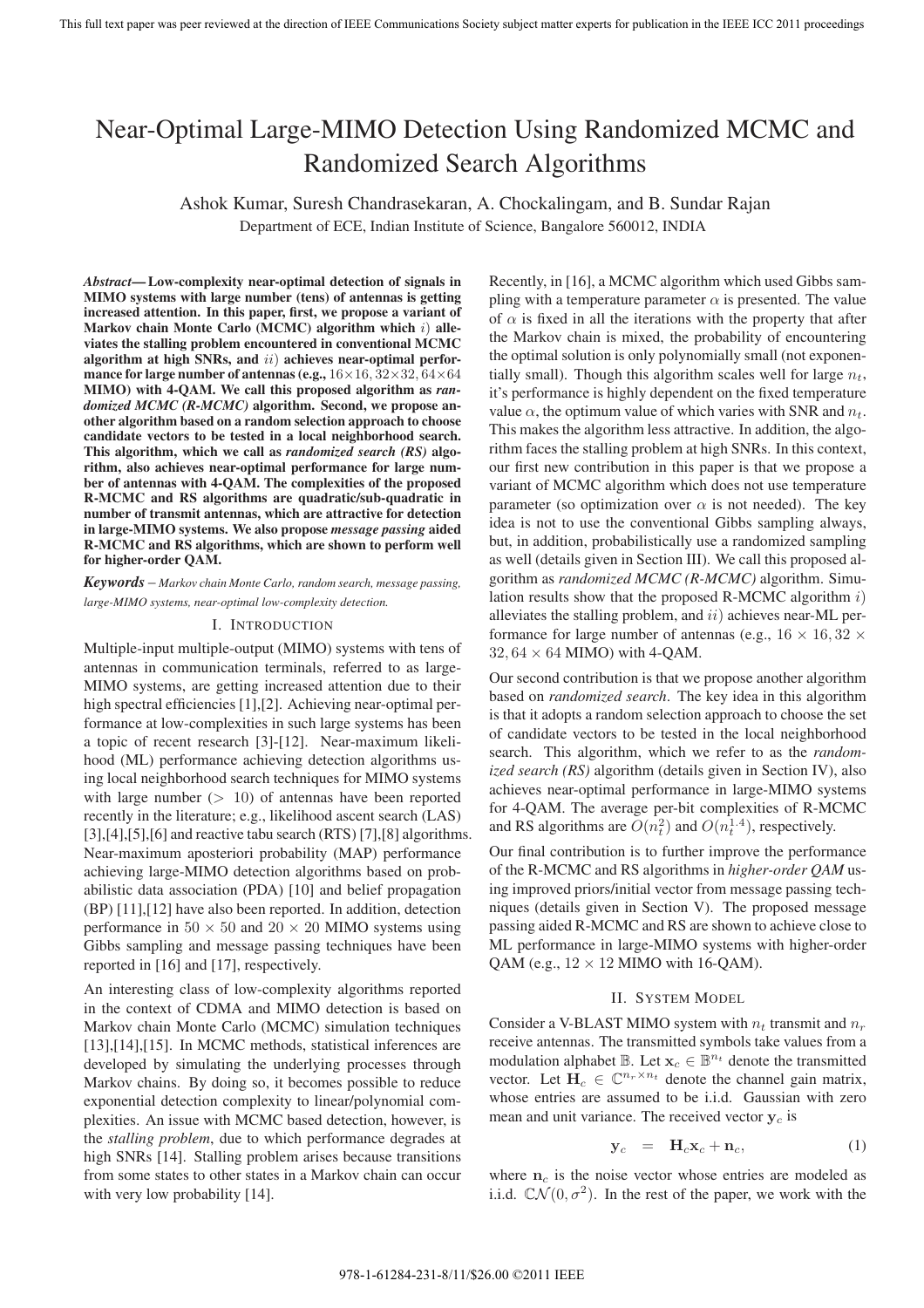real-valued system model corresponding to (1),

$$
\mathbf{y}_r = \mathbf{H}_r \mathbf{x}_r + \mathbf{n}_r, \tag{2}
$$

where

$$
\mathbf{H}_{r} = \begin{bmatrix} \Re(\mathbf{H}_{c}) & -\Im(\mathbf{H}_{c}) \\ \Im(\mathbf{H}_{c}) & \Re(\mathbf{H}_{c}) \end{bmatrix}, \quad \mathbf{y}_{r} = \begin{bmatrix} \Re(\mathbf{y}_{c}) \\ \Im(\mathbf{y}_{c}) \end{bmatrix},
$$

$$
\mathbf{x}_{r} = \begin{bmatrix} \Re(\mathbf{x}_{c}) \\ \Im(\mathbf{x}_{c}) \end{bmatrix}, \quad \mathbf{n}_{r} = \begin{bmatrix} \Re(\mathbf{n}_{c}) \\ \Im(\mathbf{n}_{c}) \end{bmatrix}. \tag{3}
$$

Dropping the subscript  $r$  in (2) for convenience, the realvalued system model is written as

$$
y = Hx + n. \tag{4}
$$

For a square QAM alphabet B, the elements of **x** will take values from the underlying PAM alphabet A. The ML detection rule is then given by

$$
\widehat{\mathbf{x}}_{ML} = \arg \min_{\mathbf{x} \in \mathbb{A}^{2n_t}} \|\mathbf{y} - \mathbf{H}\mathbf{x}\|^2 = \arg \min_{\mathbf{x} \in \mathbb{A}^{2n_t}} f(\mathbf{x}), \tag{5}
$$

where  $f(\mathbf{x}) \stackrel{\Delta}{=} \mathbf{x}^T \mathbf{H}^T \mathbf{H} \mathbf{x} - 2\mathbf{y}^T \mathbf{H} \mathbf{x}$  is the ML cost.

#### III. PROPOSED RANDOMIZED MCMC ALGORITHM

The ML detection problem in (5) can be solved by using MCMC simulations, which can asymptotically provide the optimal solution [18]. We consider Gibbs sampler, which is an MCMC method used for sampling from distributions of multiple dimensions. In the context of MIMO detection, the joint probability distribution of interest is given by

$$
p(x_1, \cdots, x_{2n_t}|\mathbf{y}, \mathbf{H}) \propto \exp\left(-\frac{\|\mathbf{y} - \mathbf{H}\mathbf{x}\|^2}{\sigma^2}\right).
$$
 (6)

In conventional Gibbs sampling, the algorithm starts with an initial symbol vector, denoted by  $\mathbf{x}^{(t=0)}$ . In each iteration of the algorithm, an updated symbol vector is obtained by sampling from distributions as follows:

$$
x_1^{(t+1)} \sim p(x_1|x_2^{(t)}, x_3^{(t)}, \cdots, x_{2n_t}^{(t)}),
$$
  
\n
$$
x_2^{(t+1)} \sim p(x_2|x_1^{(t+1)}, x_3^{(t)}, \cdots, x_{2n_t}^{(t)}),
$$
  
\n
$$
x_3^{(t+1)} \sim p(x_3|x_1^{(t+1)}, x_2^{(t+1)}, x_4^{(t)}, \cdots, x_{2n_t}^{(t)}),
$$
  
\n
$$
\vdots
$$
  
\n
$$
x_{2n_t}^{(t+1)} \sim p(x_{2n_t}|x_1^{(t+1)}, x_2^{(t+1)}, \cdots, x_{2n_t-1}^{(t+1)}).
$$
 (7)

The detected symbol vector in a given iteration is chosen to be that symbol vector which has the least ML cost in all the iterations up to that iteration.

*MCMC Algorithm in [16]:* The MCMC algorithm proposed in [16] used the joint distribution as

$$
p(x_1, \dots, x_{2n_t} | \mathbf{y}, \mathbf{H}) \propto \exp\left(-\frac{\|\mathbf{y} - \mathbf{H}\mathbf{x}\|^2}{\alpha^2 \sigma^2}\right), (8)
$$

where  $\alpha$  is a temperature parameter. The algorithm used a fixed value of  $\alpha$  in all the iterations, with the property that after the Markov chain is mixed, the probability of encountering the optimal solution is only polynomially small (not exponentially small). Though this algorithm scales well for large  $n_t$ , it's performance is highly dependent on the fixed temperature value  $\alpha$ , the optimum value of which varies with SNR and n*<sup>t</sup>* making the algorithm less attractive. In addition, the algorithm also faces the stalling problem at high SNRs (i.e., BER gets worse at high SNRs). Our proposed R-MCMC algorithm, on the other hand, does not have a temperature parameter (so optimization over  $\alpha$  is not needed). In addition, as we will see in the performance results section, it significantly alleviates the stalling problem while scaling well for large n*t*.

*Proposed R-MCMC Algorithm:* The key idea behind the proposed R-MCMC algorithm is that, in each iteration, instead of updating  $x_i^{(t)}$ 's as per (7) with probability 1, we update them as per (7) with probability  $(1 - q_i)$  and use a different update rule with probability  $q_i = \frac{1}{2n_i}$ . The different update rule<br>is as follows. Generate  $|\mathbb{A}|$  probability values from uniform is as follows. Generate  $|A|$  probability values from uniform distribution as

$$
p(x_i^{(t)} = j) \sim U[0, 1], \quad \forall j \in \mathbb{A}
$$
  
that 
$$
\sum_{j=1}^{|\mathbb{A}|} p(x_i^{(t)} = j) = 1
$$
, and sample  $x_i^{(t)}$  from this

generated pmf.

 $\overline{\text{S}}$ 

As we will see in the performance results, this simple randomization in the update rule significantly alleviates the stalling problem and achieves near-ML performance for large n*t*. We note that the algorithm in [16] differs from the conventional Gibbs sampler because of the use of  $\alpha$ , whereas our algorithm differs from conventional Gibbs sampler because of the randomized update rule described above.

*Performance and Complexity of R-MCMC:* The simulated BER performance of the proposed R-MCMC algorithm is shown in Figs. 1 and 2. In Fig. 1, we plot the BER performance of R-MCMC in a  $16 \times 16$  V-BLAST MIMO system with 4-QAM. The performance of the MCMC algorithm in [16] for temperature parameter values  $\alpha = 1, 1.5, 2, 3$  are also plotted. For both R-MCMC and MCMC in [16], the number of iterations used is 20n*t*. The sphere decoder (SD) performance is also shown for comparison. It can be seen that the performance of MCMC in [16] is very sensitive to the choice of the value of  $\alpha$ . For e.g., for  $\alpha = 1, 1.5$ , we can see the BER degradation at high SNRs due to stalling problem. For  $\alpha = 2$ , the performance is better at high SNRs but worse in low SNRs. However, the proposed R-MCMC performs better than the MCMC in [16] (or almost the same) at all SNRs and  $\alpha$  values shown, at the same order of complexity. In fact, the performance of R-MCMC is almost the same as the sphere decoder performance. The R-MCMC complexity is, however, significantly lower than the SD complexity. While the SD gets exponentially complex in  $n_t$  at low SNRs, the R-MCMC complexity (in number of real operations per bit) is only  $O(n_t^2)$ .

In Fig. 2, we plot the BER as a function of SNR for  $8 \times 8$ ,  $16 \times 16$ ,  $32 \times 32$  and  $64 \times 64$  V-BLAST MIMO systems with 4-QAM. The number of iterations is 20n*t*. The performance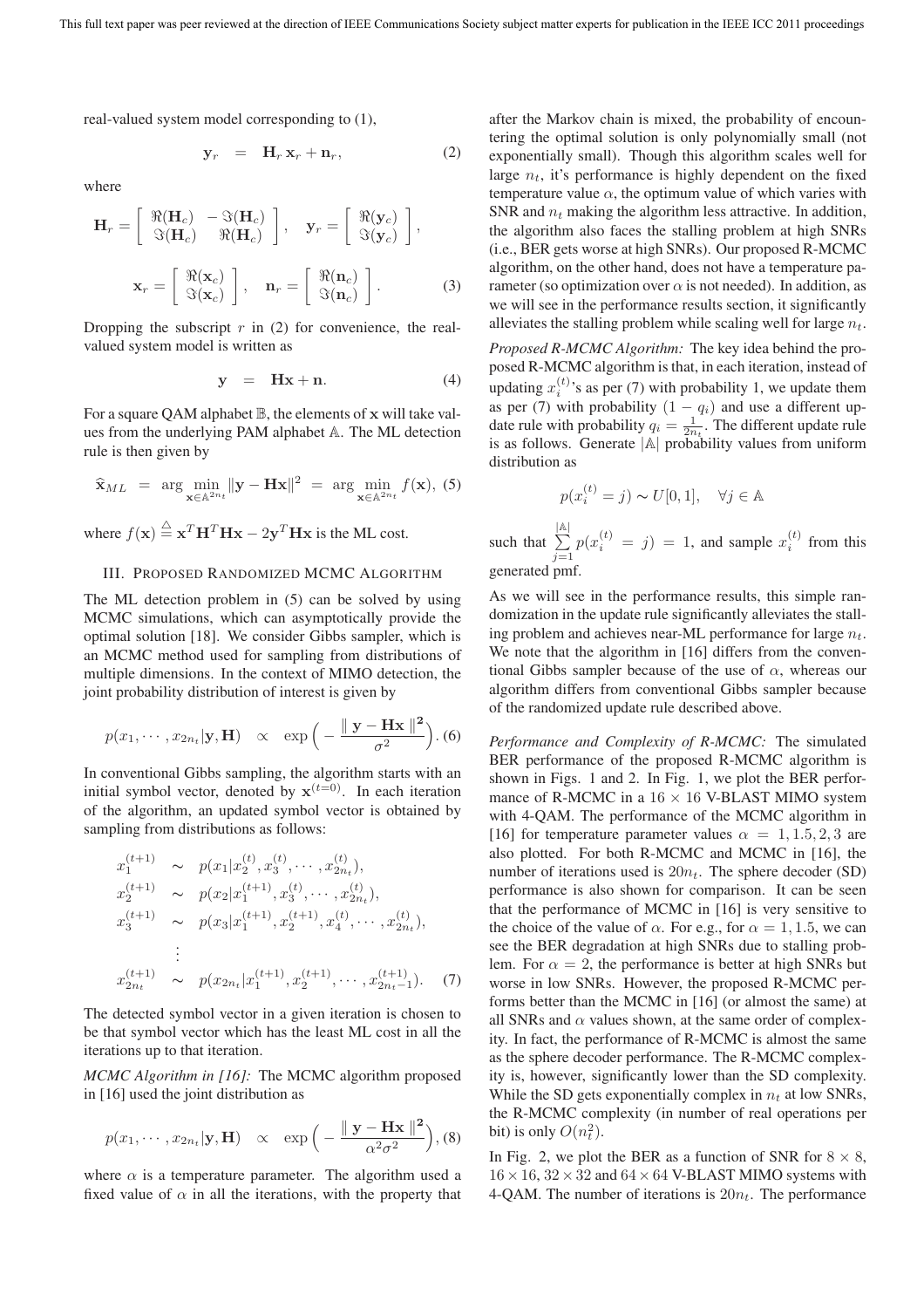

Fig. 1. BER performance of the proposed R-MCMC algorithm in comparison with those of MCMC algorithm in [17] and sphere decoder for  $16 \times 16$ V-BLAST MIMO with 4-QAM.



Fig. 2. BER performance of the proposed R-MCMC algorithm in 8 *×* 8,  $16 \times 16$ ,  $32 \times 32$  and  $64 \times 64$  V-BLAST MIMO systems with 4-QAM.

of SD for  $8 \times 8$  and  $16 \times 16$  MIMO are also shown for comparison. We do not show the SD performance for  $32 \times 32$ and  $64 \times 64$  MIMO because of the prohibitive complexity of SD in such large dimensions. However, we have plotted the unfaded SISO AWGN performance which is a lower bound on the ML performance. From Fig. 2, we observe that the R-MCMC algorithm achieves almost the same performance as that of SD for  $16 \times 16$  MIMO. The R-MCMC performance in  $32 \times 32$  and  $64 \times 64$  is also quite close to the ML performance since it is close to (within 0.5 dB at  $10^{-3}$  BER) the unfaded SISO AWGN performance.

#### IV. PROPOSED RANDOMIZED SEARCH ALGORITHM

In this section, we present the proposed RS algorithm for large-MIMO detection. A key component of the RS algorithm is a search procedure which employs a *random selection approach* to choose the candidate vectors to be tested in a local neighborhood search. The algorithm is described below.

### *A. Randomized Search Algorithm*

Given **y** and **H**, the proposed RS algorithm starts with an initial solution vector  $\mathbf{x}^{(0)}$ , a fixed index set  $S = \{1, 2, \dots, 2n_t\}$ , and two dynamic index sets C and D which are initialized to be empty. The algorithm is iterative where each iteration results in a solution vector, which, in turn, is used as the input to the next iteration. The set  $C$  is updated only once per iteration, whereas the set  $D$  may be updated multiple times (or may not be updated) within each iteration. The set  $C$  will contain the set of those indices (i.e., symbol positions) where a symbol change in those positions relative to the solution vector of the previous iteration led to an ML cost improvement. In other words, in iteration  $t$ , the set  $C$  will add the index of the element in  $\mathbf{x}^{(t)}$  which when changed, improved the ML cost. The set  $D$  will contain the set of indices where a symbol change in those positions within an iteration did not result in ML cost improvement.

Define the neighborhood set of  $\mathbf{x}^{(t)}$ , denoted by  $\mathcal{N}(\mathbf{x}^{(t)})$ , as

$$
\mathcal{N}(\mathbf{x}^{(t)}) = \left\{ \mathbf{p} \in \mathbb{A}^{2n_t} : \sum_{i=1}^{2n_t} I_{(x_i^{(t)} \neq p_i)} = 1 \text{ and } j \notin \{C\} \; \forall \; x_j^{(t)} \neq p_j, \; j = 1, \cdots, 2n_t \right\},\tag{9}
$$

where  $x_i^{(t)}$  and  $p_i$  represent the *i*th component of  $\mathbf{x}^{(t)}$  and  $\mathbf{p}$ , respectively, I is an indicator function  $(= 1$  if  $x_i^{(t)} \neq p_i$  and  $($ is and  $M(\mathbf{x}^{(t)})$  represents all feasible vectors of 0 otherwise), and  $\mathcal{N}(\mathbf{x}^{(t)})$  represents all feasible vectors of  $\mathbb{A}^{2n_t}$  which are *i*) one symbol away from  $\mathbf{x}^{(t)}$  and *ii*) the  $\mathbb{A}^{2n_t}$  which are i) one symbol away from  $\mathbf{x}^{(t)}$ , and ii) the index corresponding to the symbol in which they differ is not in set C.

*Step 1:* Given an initial solution vector  $\mathbf{x}^{(t=0)}$ , find its neighborhood set,  $\mathcal{N}(\mathbf{x}^{(t=0)})$ .

*Step 2:* Randomly select an element m from the index set  $\{S - C - D\}$ . Choose a subset of vectors from  $\mathcal{N}(\mathbf{x}^{(t)})$ , denoted by  $\{d(j), j = 1, 2, \dots, |\mathbb{A}| - 1\}$ , such that  $d(j)$ 's differ from  $\mathbf{x}^{(t)}$  in the *mth* position,  $m \in \{S - C - D\}$ . It is noted that  $j \in \{1, \dots, |\mathbb{A}| - 1\}$ , since, for each symbol in a given position, there are  $|A| - 1$  possible other symbols. Let  $g(\mathbf{x}^{(t)} \rightarrow \mathbf{d}(j))$  denote the difference in the ML cost between  $\mathbf{x}^{(t)}$  and  $\mathbf{d}(j)$ , i.e.,

$$
g(\mathbf{x}^{(t)} \rightarrow \mathbf{d}(j)) = f(\mathbf{x}^{(t)}) - f(\mathbf{d}(j))
$$
  
\n
$$
= ||\mathbf{y} - \mathbf{H}\mathbf{x}^{(t)}||^2 - ||\mathbf{y} - \mathbf{H}\mathbf{d}(j)||^2
$$
  
\n
$$
= \mathbf{x}^{(t)T} \mathbf{H}^T \mathbf{H}\mathbf{x}^{(t)} - \mathbf{d}(j)^T \mathbf{H}^T \mathbf{H}\mathbf{d}(j) - 2\mathbf{y}^T \mathbf{H}(\mathbf{x}^{(t)} - \mathbf{d}(j))(10)
$$

Let  $G \triangleq H^T H$ ,  $z \triangleq H^T y$ , and  $\beta(j) \triangleq g(x^{(t)} \rightarrow d(j))$ .<br>By definition  $d(i)$  can be rewritten as By definition,  $\mathbf{d}(j)$  can be rewritten as

$$
\mathbf{d}(j) = \mathbf{x}^{(t)} + \lambda_m \mathbf{e}_m, \tag{11}
$$

where  $e_m$  denotes the vector with its mth entry only as one and all other entries as zeros, and  $\lambda_m$  belongs to a set of integers such that  $d \in \mathbb{A}^{2n_t}$ . For e.g., if  $\mathbb{A} = \{-3, -1, +1, +3\}$ , then the possible integer values that  $\lambda_m$  can take are  $\{-6, -4, \}$  $-2, 0, 2, 4, 6$ . Now, (10) can be simplified as

$$
\beta(j) = 2\lambda_m z_m - 2\lambda_m \mathbf{e}_m^T \mathbf{G} \mathbf{x}^{(t)} - \lambda_m^2 \mathbf{G}_{m,m}, \quad (12)
$$

where  $z_m$  denotes the mth element of **z**, and  $\mathbf{G}_{i,j}$  denotes the element in the ith row and jth column of **G**.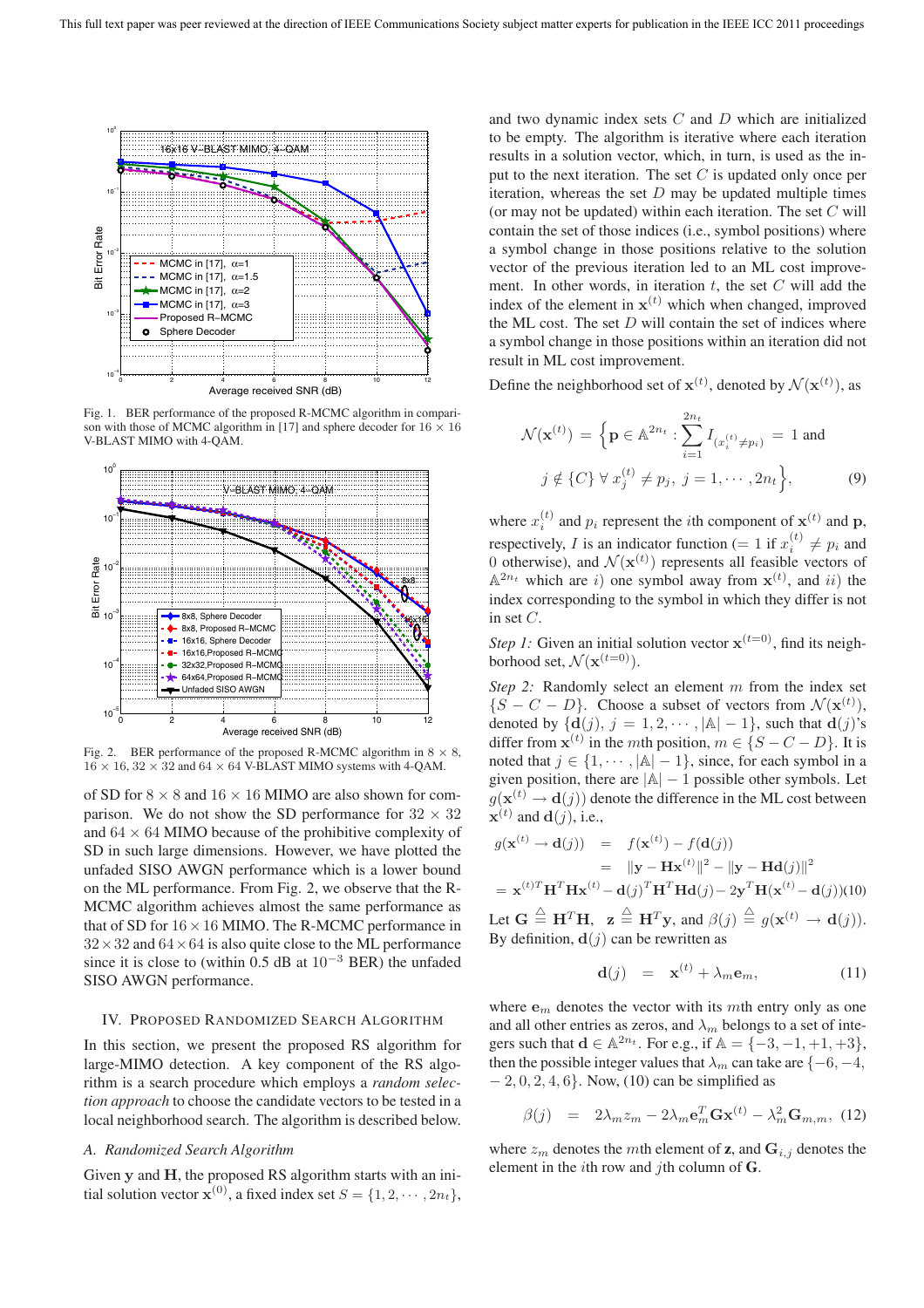*Step 3:* Compute

$$
\beta_{max} = \max_{j} \left\{ \beta(j) \right\}_{j=1}^{|\mathbb{A}|-1}, \tag{13}
$$

$$
max\_idx = \arg \max_{j} \left\{ \beta(j) \right\}_{j=1}^{|A|-1}.
$$
 (14)

Two cases, namely,  $\beta_{max} \geq 0$  and  $\beta_{max} < 0$ , are possible.

- If  $\beta_{max} \geq 0$ , then make  $t = t + 1$ ,  $\mathbf{x}^{(t)} = \mathbf{d}(max\_idx)$ , add m to C, find the new neighborhood set  $\mathcal{N}(\mathbf{x}^{(t)})$ , and go to *Step 2* if  $C \neq S$ ; else output  $\mathbf{x}^{(t)}$  as the final solution and stop.
- If  $\beta_{max} < 0$ , then include m in D, and go to *Step 2* if  $D \neq \{S - C\}$ ; else output  $\mathbf{x}^{(t)}$  as the final solution and stop.

It is noted that the maximum number of iterations possible is  $2n_t$ , and the size of the neighborhood set  $\mathcal{N}(\mathbf{x}^{(t)})$  decreases by  $|A| - 1$  in each iteration.

#### *B. Multiple-Restart Randomized Search*

Running the above RS algorithm with a certain random initial vector allows to explore only 'some' parts of the solution space. Exploring other parts of the solution space can yield better solution vectors. This can be achieved by running the RS algorithm several times (parameterized by  $L - 1$ , referred to as the *number of restarts*) such that each time a 'different' part of the solution space is likely to be explored without increasing the order of complexity. This can be realized through starting the RS algorithm with different random initial vectors each time, which works as follows: 1) Choose a random initial vector; 2) Run the RS algorithm; 3) Repeat the steps 1 and 2,  $L - 1$  times; 4) Output the solution vector having the least ML cost among the L solution vectors as the final solution vector and stop.

#### *C. Performance and Complexity of RS*

The BER performance of the proposed RS algorithm are shown in Figs. 3 and 4. In Fig. 3, we plot the BER as a function of number of restarts,  $L - 1$ , in a 16 × 16 V-BLAST MIMO system with 4-QAM at SNR = 10 and 12 dB. For these two SNRs, the sphere decoder (SD) performance is also shown for comparison. It can be seen that with no restarts (i.e.,  $L - 1 = 0$ ), the performance of the RS algorithm is far from the SD performance. However, increasing the number of restarts improves the BER significantly in such a way that almost SD performance is achieved in about 60 restarts.

In Fig. 4, we plot the BER as a function of SNR for  $8 \times 8$ ,  $16 \times 16$ ,  $32 \times 32$  and  $64 \times 64$  V-BLAST MIMO systems with 4-QAM. The number of restarts for each point was chosen through simulation such that any further increase in number of restarts does not yield significant BER improvement. For e.g., at 8 dB SNR, the chosen values for L are:  $L = 16$  for  $8 \times 8$ ,  $L = 24$  for  $16 \times 16$ ,  $L = 32$  for  $32 \times 32$ , and  $L = 32$ for  $64 \times 64$ . From Fig. 4, we observe that, like R-MCMC algorithm, the RS algorithm also achieves almost the same performance as that of SD for  $16 \times 16$  MIMO. The RS performance in  $32 \times 32$  and  $64 \times 64$  is also very close to ML lower bound (i.e., SISO AWGN performance).



Fig. 3. BER performance of the proposed RS algorithm as a function of number of restarts, *L−*1, in 16*×*16 V-BLAST MIMO system with 4-QAM and  $SNR = 10$  dB, 12 dB.



Fig. 4. BER performance of the proposed RS algorithm in 8 *×* 8, 16 *×*  $16, 32 \times 32$ , and  $64 \times 64$  V-BLAST MIMO systems with 4-QAM. Sphere decoder performance for  $8 \times 8$  and  $16 \times 16$  MIMO are also shown.

Through simulations, we computed the complexity of the RS algorithm in terms of average number of real operations required per bit to achieve a target BER. We found that the complexity of the proposed RS algorithm is  $O(n_t^{1.4})$ , which is quite attractive for large-MIMO systems.

# V. MESSAGE PASSING-AIDED R-MCMC AND RS FOR HIGHER-ORDER QAM

In the previous two sections, we saw that the proposed R-MCMC and RS algorithms achieved near-ML performance for large  $n_t$  and 4-QAM. However, we found that their higherorder QAM performances are far from ML performance. This observation is illustrated in Fig. 5, where the RS performance is found to be 5 dB away from SD performance at  $10^{-2}$  symbol error rate (SER) and R-MCMC performance is 2 dB away from SD performance at 10<sup>−</sup><sup>2</sup> SER. This observation motivated us to look for ways to improve the performance of R-MCMC and RS for higher-order QAM. We are able to significantly improve the higher-order QAM performance of R-MCMC by using improved priors; these priors are obtained from a low-complexity message passing (MP) algorithm. We